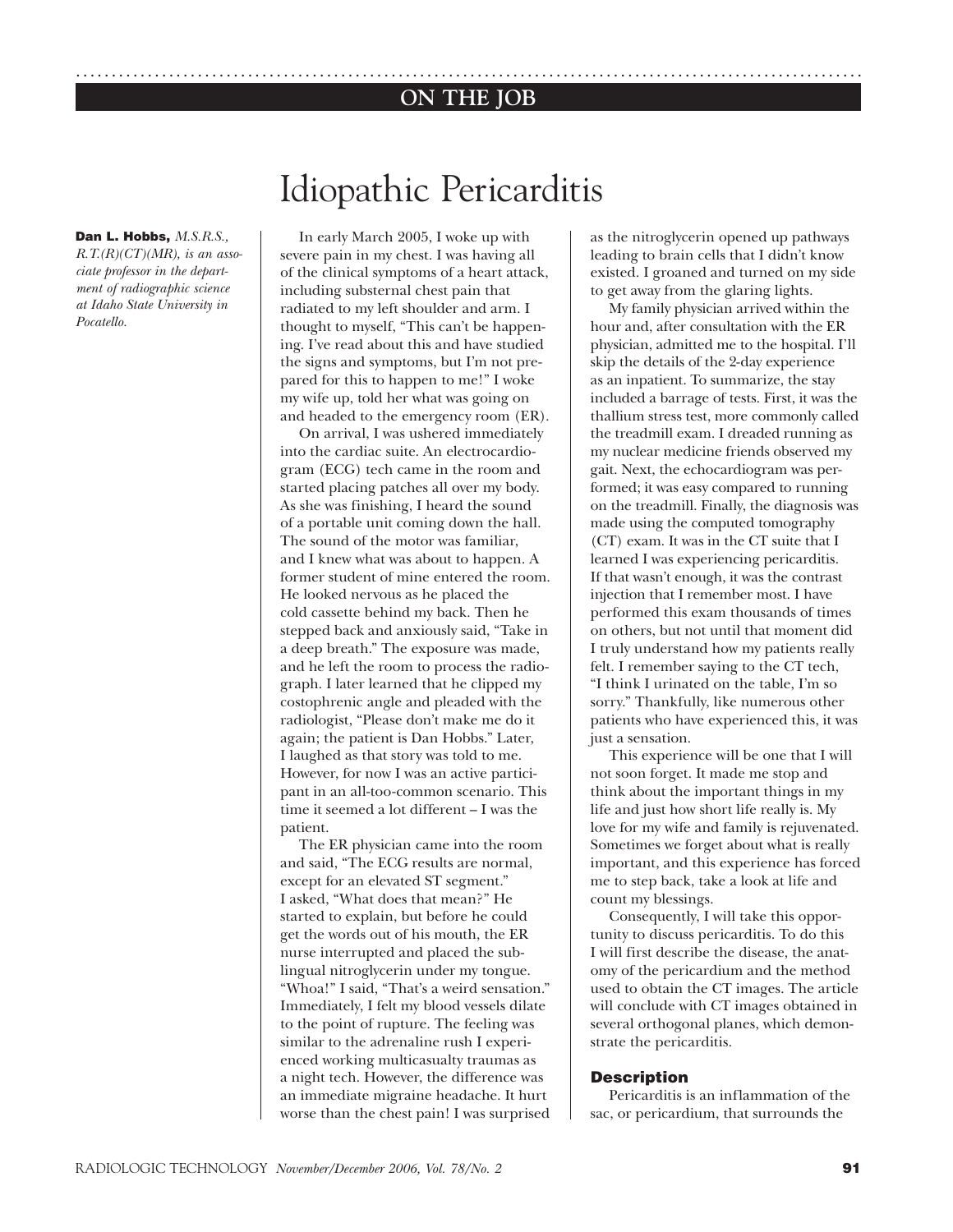heart. Fluid accumulation within the pericardium can be life-threatening. When blood or fluid builds up within the pericardium, it causes pressure, which can result in cardiac tamponade. As a result, the ventricles do not expand fully, thus they do not fill with blood adequately. This diminishes the blood supply in the pulmonary and systemic circulation and often causes death.

Grimm and  $Hesse<sup>1</sup>$ list several known causes for pericarditis. They include viral, bacterial, fungal and human immunodeficiency virus origins. Other known causes include myo-



..............................................................................................................

**Fig. 1.** *Anatomy of the pericardium. This diagram shows the anatomical relationship of the pericardium and the heart. The pericardium is composed of an outer visceral layer and an inner parietal layer. An inflammatory condition of the pericardial space is called pericarditis. (Reprinted with permission from Nucleus Medical Art. www. nucleusinc.com. All rights reserved.)*

cardial infarction, radiation treatments, chest trauma, malignancy and causes related postoperatively to openheart surgery. Likewise, collagen vascular disease, such as rheumatoid arthritis, can cause pericarditis.<sup>1</sup>

I was diagnosed with idiopathic pericarditis. It is the most common form of acute pericarditis. The term idiopathic describes an obscure or unknown cause. It accounts for approximately 1 in 1000 hospital admissions, and no specific cause can be found in most cases.<sup>2</sup> Idiopathic pericarditis generally is not life-threatening and is treated with high doses of nonsteroidal anti-inflammatory medications. Examples include Ibuprofen, Aspirin, Naproxen and Nabumetone.

#### **Anatomy**

The pericardium is a 2-layer membrane that surrounds the 4 cardiac chambers of the heart. (See Fig. 1.) It includes an outer fibrous layer and an inner serous layer. The outer fibrous layer, or fibrous pericardium, surrounds the more delicate double-layered sac. This thin serous-layered sac has an inner layer called the visceral pericardium, which covers the surface of the

heart. The serous outer layer is called the parietal layer. Dwyer and Khalil mention that "the parietal serous pericardium is attached to the fibrous pericardium."3 It is also interesting to note that this outer parietal layer has attachments to the diaphragm, sternum and costal cartilage, thus acting as a protective sac for the heart.

The space between the 2 layers is called the pericardial cavity. It contains serous fluid, typically between 15 mLs and 50 mLs.<sup>4</sup> This fluid helps reduce friction between the pericardial membranes as the heart beats. One of the pericardium's primary functions is to act as a protective barrier for the heart by limiting the spread of infection via adjacent structures.<sup>5</sup> Therefore, pericarditis is an inflammation of the lining of the heart.

#### **Making the Diagnosis**

The provisional diagnosis of my case was myocardial infarction. The differential diagnoses included pulmonary embolism, unstable angina, acute aortic dissection and pericarditis. Myocardial infarction was ruled out by a nuclear thallium stress test. Additionally, echocardiography was performed to assess the heart's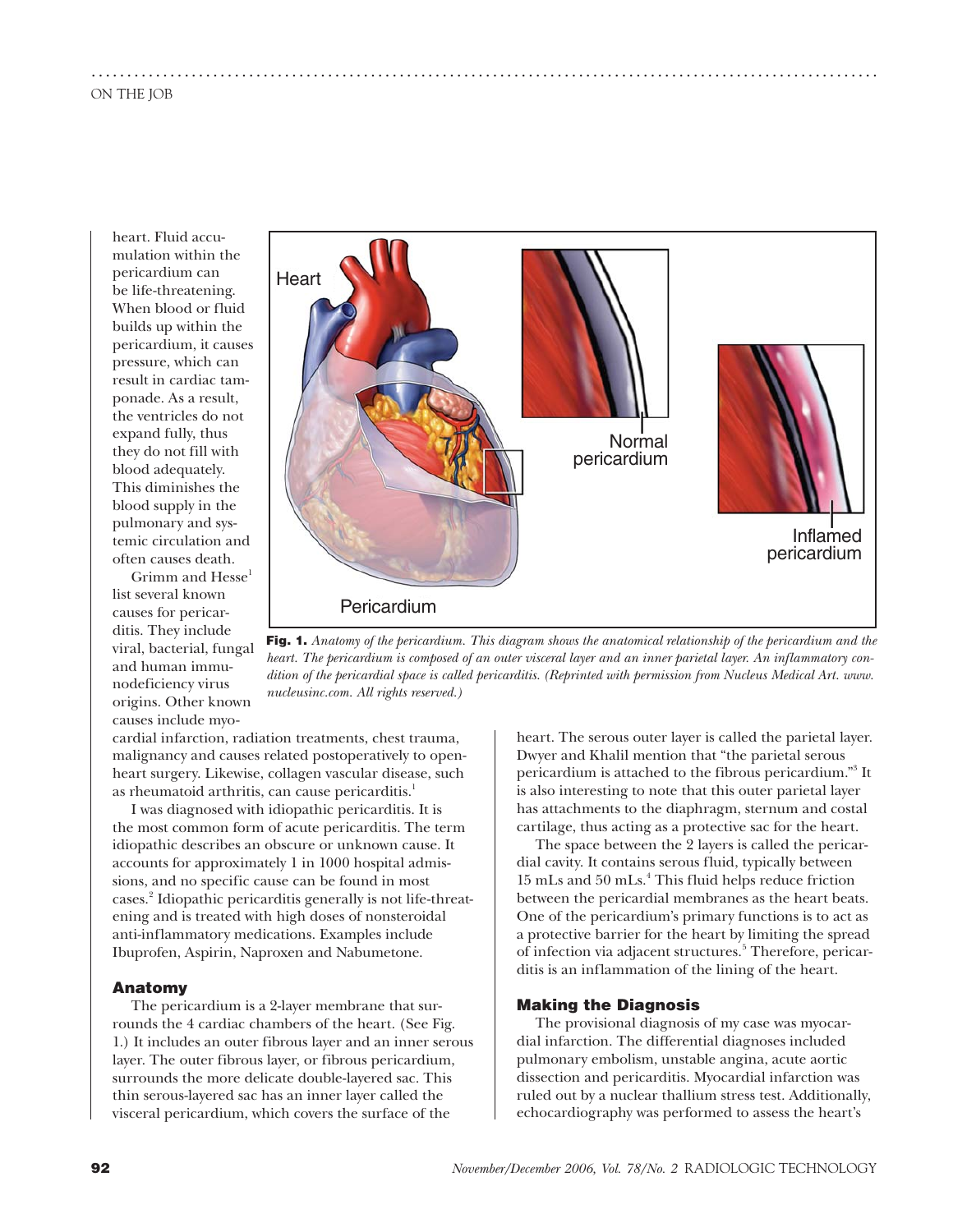function and structures. Echocardiography has a higher efficacy than CT for evaluating small volume effusions<sup>6</sup>; however, in my case the ultrasound proved uneventful. CT and magnetic resonance imaging were still viable options. Luckily, the CT exam came first and it provided the answer.

#### **Methods**

A high-speed, highresolution multidetector thoracic CT scan was performed using a Toshiba Aquilion 64-slice CT scanner (Toshiba America Inc, New York, NY). Axial sections were acquired with a volumetric acquisition of 0.5 mm thickness, 400 millisecond gantry revolution and 30 cm field of view. Multiplanar reformations (MPR) were obtained in several orthogonal planes with varying slice thickness. Intravenous access was made via the left median cubital vein



..............................................................................................................

**Fig. 2.** *This set of orthrogonal images was used to rule out an aortic dissection and pulmonary embolus. The 3 images labeled "sagittal," "coronal" and "axial" are a subset of many images that were used in the evaluation to rule out dissection. The letter "A" represents the arch of the aorta, "B" represents the ascending aorta and "D" represents the descending aorta. Additional anatomy shown includes "C," which is the main stem of the pulmonary artery, and "L," which denotes the liver. The image labeled "Axial Lung Window" demonstrates the pulmonary vasculature in a parenchymal window and is 1 of many images used to rule out pulmonary embolus. The arrow in this image denotes an incidental finding of atelectasis, which can also be seen in the contralateral lung base.*

with the administration of 75 mL of Omnipaque 350 (Amersham Health) at a rate of 4 mL per second, from 20 mm inferior to the xiphoid process to 30 mm superior to the jugular notch. This proved successful in demonstrating the entire lung parenchyma and mediastinal components.

Scan parameters included a kilovoltage of 120 kV and tube currents ranging from 370 mA to 500 mA using SURE Exposure (Toshiba America Inc, New York, NY). This method helps reduce dose by as much as 40% compared to using a nonvariable tube current. It works by providing "optimum image quality at minimum patient dose by adjusting the tube current during scan-

ning."7 Images were evaluated in mediastinal settings (window =  $500$ , level =  $50$ ) and parenchymal settings (window =  $1600$ , level =  $-550$ ). Coronal and sagittal images were also reconstructed in 2 mm slice increments and evaluated in both mediastinal and parenchymal window settings.

#### **Results**

In the case presented, there was no evidence of aortic dissection or pulmonary embolism. (See Fig. 2.) An axial image through the heart demonstrates the pericarditis. (See Fig. 3.) Likewise, in this study the coronal and sagittal planes were also evaluated. These images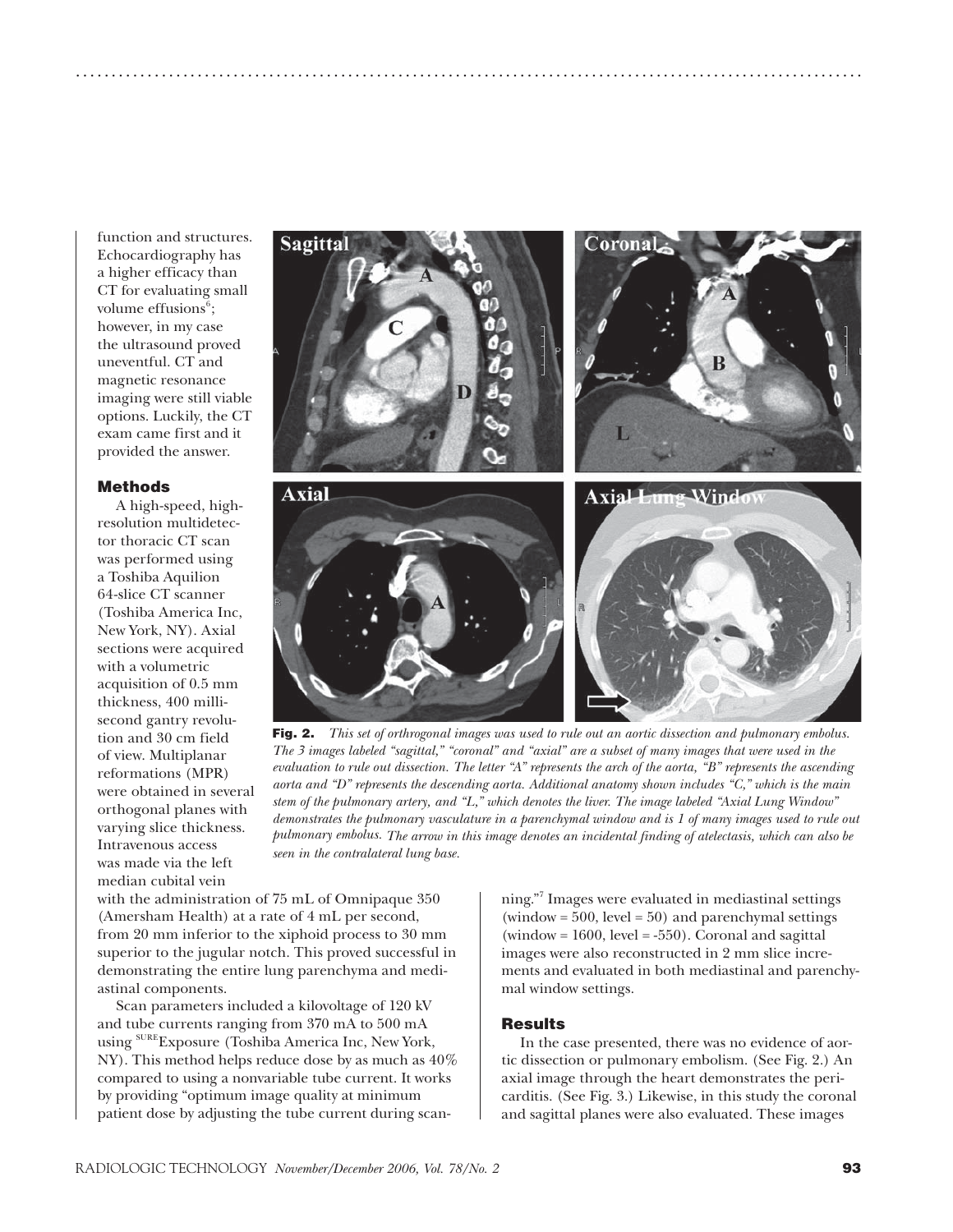demonstrate the pericarditis equally as well as the axial images. (See Figs. 4 and 5.) It is interesting to note that the printed images in this article are not nearly as impressive as the real-time images that are viewed electronically by the CT technologist. Paging through these images on a computer monitor is incredible! It brings a new dimension to viewing anatomy.

..............................................................................................................

In years past it has not been possible to view CT examinations in submillimeter sections through MPR and 3-D imaging to the extent made possible today. For example, because of machine limitations, it has been nearly impossible to image the entire thorax, abdomen and pelvis in submillimeter sections all at one time, let alone in one breath hold. Presently, spiral CT scanning has made this a reality. The added benefit is that 64 slice technologies allow for image quality to be the same in all directions. This means that images acquired on a 64-slice CT scanner can be reformatted in different submillimeter orthogonal sections, which are as good as the original axial images. The term that defines this is isotropic imaging. Rydberg et al and associates explain it this way, "Coronal and sagittal reformats, in addition to axial images, create a new standard of viewing normal anatomy as well as pathology."8 This is thrilling! It is opening the gateway to the next era of imaging. Some think that eventually most images will be viewed by using 3-D data sets and that there will be a move away from slice-based imaging.<sup>9</sup> Regardless, the images presented in this case do provide several examples of isotropic imaging obtained by 64-slice technology.

One thing that is not discussed in this article is the increase in patient dose that is acquired by reducing slice thickness and increasing volume scanned. SURE Exposure is one way that some manufacturers of CT equipment are addressing this concern. This needs to be addressed because 256-slice CT scanners are on the horizon.

#### **Discussion**

The anatomy involving epicardial and mediastinal structures has not been adequately imaged by previous generations of CT scanners. However, progression of spiral CT technology has improved the ability to decrease cardiac motion. It also has allowed for reductions in image slice thickness to adequately evaluate pathology that has been hard to evaluate in the past.

In conclusion, this article has described the anatomy of the pericardium and several thoracic CT images have been presented. A protocol used for performing a high-speed, high-resolution multi-detector thoracic CT scan has been reviewed. Additionally, several isotropic



**Fig. 3.** *Axial image through the level of the heart. Arrows denote pericarditis in the anterior pericardium.*



**Fig. 4.** *Coronal image through the level of the anterior heart. Arrows denote pericarditis.*

images demonstrating pericarditis were presented.

This has been a personal experience for me. The positive side of my diagnosis is that my experience as a CT technologist has helped me through this ordeal. On the other hand, I now have greater empathy for others experiencing similar episodes in their lives. Hopefully, you have gotten to know me on another level through reading this article. At any rate, the next time you have the opportunity to perform a CT exam to rule out pulmonary embolism remember, it may not be an embolus that you find.